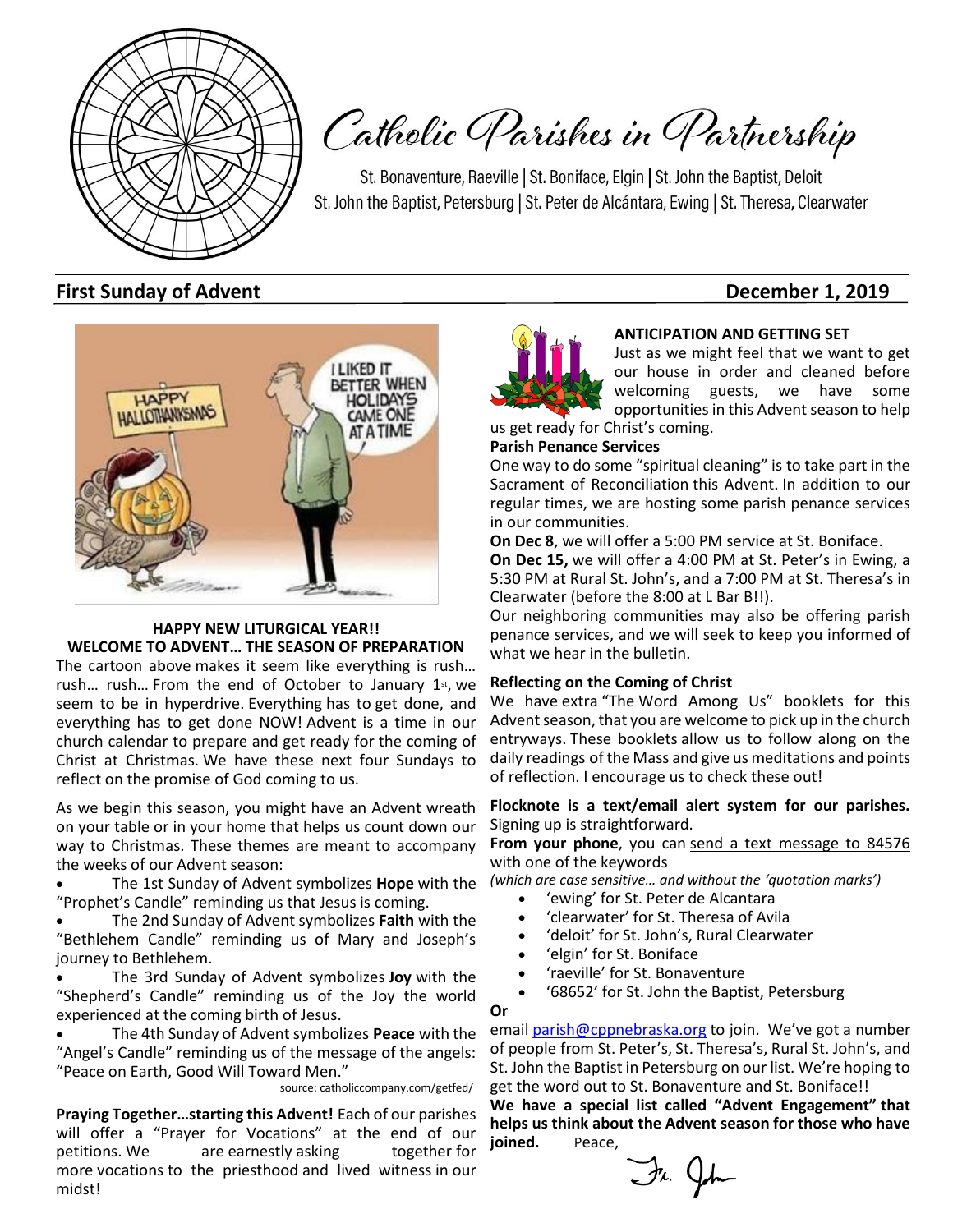# **Weekend Mass Schedule**

**Saturday: 5:30 pm** St. Peter de Alcantra, Ewing **Saturday: 7:00 pm** St. John the Baptist, Petersburg

**Sunday: 8:00 am** St. Bonaventure, Raeville **Sunday: 10:00 am** St. Boniface, Elgin **Sunday: 10:00 am** St. Theresa of Avila, Clearwater **Sunday: 11:30 am** St. John the Baptist, Deloit

#### **RELIGIOUS**

Fr. John Norman, Pastor PO Box 37- Ewing, NE 402-626-7605 Email: jmnorman@archomaha.org Fr. Kevin Vogel, Assoc. Pastor PO Box B- Elgin 402-843-2345 Email: [kwvogel@archomaha.org](mailto:kwvogel@archomaha.org) Deacon Dennis Wiehn 402-843-0182 Deacon John Starman 402-386-5570 Deacon William Camp (retired) 402-843-5464 Sister Patricia Hoffman PO Box 219 402-843-5461 **Emergencies Needing a Priest: call office numbers and system will re-direct your call. Elgin Office** (office entrance is east side of rectory) Mailing Address: PO Box B, Elgin NE 68636 Parish Office Phone 402-843-2345 Fax 402-843-2253 St. Boniface Gym Phone 402-843-2249  **Website**: [www.stbonparishes.com](http://www.stbonparishes.com/) Monday 1pm-4pm Tuesday-Thursday (Closed 12-1 pm) 9am-4pm Friday 9am-12pm Michele Reicks [mreicks@stbonparishes.com](mailto:mreicks@stbonparishes.com) Linda Moser **[lmoser@stbonparishes.com](mailto:lmoser@stbonparishes.com) Petersburg Office** (office entrance is north entr. Werner Hall) Mailing Address: PO Box 608, Petersburg NE 68652 Parish Office Phone 402-386-5580 Hours: Wednesday 10:00 am-3:00pm Jaci Hoefer in the interface in the property property interface in the late of the property in the late of the p **Ewing Office** (office entrance is front door of Rectory) Mailing Address: PO Box 37, Ewing, NE 68735 Helen Larson) 402-626-7605 Hours: Monday and Thursday 9:00am – Noon

#### **RECONCILIATION SCHEDULE** *(watch weekly calendar for changes)*

Wednesday: 5-5:30pm- Elgin Saturday: 4:45-5:15 pm- Ewing Saturday: 6:15- 6:45 pm- Petersburg Sunday: 7:30-7:50 am- Raeville **Reconciliation will be offered** before and after each Mass, as available, and other times as shown here in the bulletin.

#### **ADORATION SCHEDULE**

**St. Peter's:** Thursday- 9- Noon First Saturday- 6:00 pm-Midnight **Elgin:** Day before First Friday , Each Month **St. John's-Deloit**- Devotions on Mondays at 7:00 pm

#### **SCHEDULE MASS INTENTIONS**

**St. Boniface/St. Boniface Parish:** Linda Moser 402-843-2345 **St. John's Parish- Petersburg:** Kelly Starman 402-386-5570 or email kelly starman@yahoo.com.

**St. Peter, St. John Deloit, St. Theresa's:** Helen Larson 402- 626-7605

### **BULLETIN DEADLINE: TUESDAY NOON**

**Send t[o lmoser@stbonparishes.com](mailto:lmoser@stbonparishes.com) (AND) [mreicks@stbonparishes.com](mailto:mreicks@stbonparishes.com) COMBINED Monthly Calendar: 3rd TUES / Mo.** 

**All parishes have one website:** <https://stbonparishes.com/> If parishes want event flyers, calendars, minutes etc. posted please email [mreicks@stbonparishes.com.](mailto:mreicks@stbonparishes.com) *Each parish maintains their own Facebook Page*

#### **Catholic Schools**

| St. Boniface School (K-6) / Pope John Central (7-12)       |                |  |  |  |  |
|------------------------------------------------------------|----------------|--|--|--|--|
| <b>Betty Getzfred, Principal</b>                           | 402-843-5325   |  |  |  |  |
| Website: www.picrusaders.org                               |                |  |  |  |  |
| St. Michael School- Albion (Preschool-8)                   |                |  |  |  |  |
| Lisa Schumacher, Principal Website: www.stmichael esu7.org |                |  |  |  |  |
| <b>Elgin Religious Education</b>                           |                |  |  |  |  |
| <b>Family Formation (Gr. K-6)</b>                          |                |  |  |  |  |
| Cheryl Veik, Coordinator<br>402-843-8023                   |                |  |  |  |  |
| Elgin Sunday Youth Group (Gr. 7-12)                        |                |  |  |  |  |
| 402-843-5375<br>Louise Schindler, Sunday Youth Group       |                |  |  |  |  |
| <b>Petersburg Religious Education (in Albion)</b>          |                |  |  |  |  |
| Lisa Wagner, Director (to register)<br>308-750-0423        |                |  |  |  |  |
| (Gr. K-8) Wednesday during School Year                     | $6:00-7:00$ pm |  |  |  |  |
| (Gr. 9-12) Wednesday during School Year                    | 7:15-8:15 pm   |  |  |  |  |

#### **St. Peter, St. Theresa, St. John Deloit Religious Ed Classes**

**Elementary:** Wed. 3:45-5:15 pm at St. Theresa's Hall in Clearwater, Wed. 4-5:00 pm at St. Dominic's Hall, and Wed. 3:45- 5:15pm at the Orchard Methodist Church. Angela Tagel, Director 308-367-7249. **Jr. Hi/HS** Wed. 7-8:15 pm at St. Theresa's Hall, Clearwater. (Contact: Sandy Moser 402-851-0116), or 7-8:30pm at St. Dominic's Hall, Ewing. (Contact: Ann Kurpgeweit 402-336-7749.)

#### **PRAYER LINE REQUESTS**

**St. Boniface:** Call Betty Mackel 402-843-2394 or Mary Jane Boes 402-843-2379

**St. Bonaventure**: Call Mary Ann Fangman 402-386-5350 or Mary Ann Starman 402-386-5538 **St. John-Petersburg:** Call Kathy Koch 402-386-5481

or Kelly Starman 402-386-5570

**St. Peter-Ewing:** Lavonne Sisson 402-626-7755

**St. Theresa-Clearwater:** Teresa Kester, 402-750-0262

**St. John the Baptist-Deloit:** Jeannie Knievel 402-929-0847

#### **RENTAL REQUESTS**

**St. Bonaventure, Raeville Rectory or Hall:** Call Mary Ann Fangman 402-386-5350.

**St. John's Rectory, Petersburg:** Call Mary Lu Larson 402-843- 8420 or Jacque Luettel 402-843-8974.

**St. John's Werner Hall, Petersburg events** all need to be scheduled through Jaci Hoefer – including all funerals, events, receptions, and showers by calling 402-386-5580 or email [jhoefer@archomaha.org.](mailto:jhoefer@archomaha.org)

**St. John's Rural Clearwater**: Sue Mlnarik 402-485-2428

**St. Theresa's Clearwater:** Koryn Koinzan 402-929-0520

**St. Peter's Ewing (St. Dominic's) Hall:** Helen Larson 402- 626-7605

**Knights of Columbus Hall, (Elgin):** Dave Hoefer 402-843- 8921. Website: KofC.org/JoinUs

**Tintern Retreat Center (Oakdale)** Cheryl Veik 402-776- 2188 tinternretreatcenter.com

# **Together, We Make Disciples**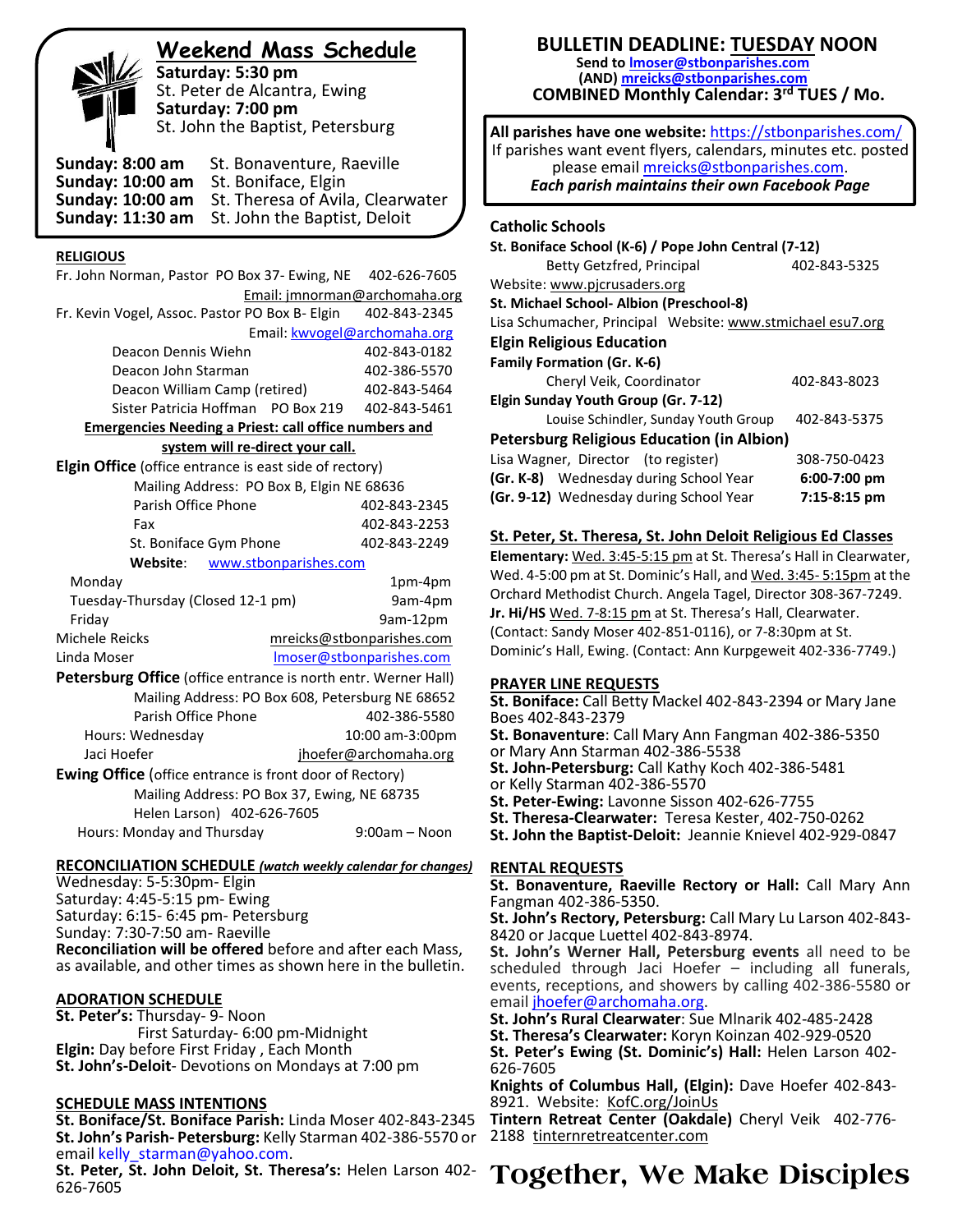# **This Week in Our Parishes……….**

| <u>Day</u> | Date         | <u>Time</u>    | Events                     |
|------------|--------------|----------------|----------------------------|
| Sunday     | Dec. 1-15    |                | Christmas Appeal a         |
| Sunday     | December 1   |                | St. John's Deloit Fo       |
| Monday     | December 2   | 7:00 pm        | St. Boniface Choir I       |
| Tuesday    | December 3   | 12:00 pm       | St. Peter's Christia       |
| Tuesday    | December 3   | Noon           | <b>Bulletin Deadline f</b> |
| Tuesday    | December 3   | 7:30 pm        | Elgin KC Meeting           |
| Tuesday    | December 3   | 8:00 pm        | Neligh KC Meeting          |
| Wednesday  | December 4   | $10:00$ am     | St. Peter's Bible Sti      |
| Wednesday  | December 4   | 3:45- 5:15 pm  | Elementary CCD at          |
| Wednesday  | December 4   | $3:45-5:15$ pm | Orchard CCD at Or          |
| Wednesday  | December 4   | 4-5:00 pm      | <b>Elementary Religio</b>  |
| Wednesday  | December 4   | 5-5:30 pm      | Confessions at St. I       |
| Wednesday  | December 4   | 7-8:15 pm      | Youth Group at St.         |
| Wednesday  | December 4   | -----------    | No Jr High/High Sc         |
| Wednesday  | December 4   | 7:00 pm        | Sacrament of Reco          |
| Wednesday  | December 4   | 6:00-7:00pm    | Religious Ed (PRE)         |
| Wednesday  | December 4   | 7:15-8:15am    | Religious Ed (PRE)         |
| Thursday   | December 5   | -----------    | Eucharistic Day of         |
| Sat./Sun.  | December 7-8 | ------------   | Special Second Col         |
| Sunday     | December 8   | 9am-Noon       | CCPJ Breakfast at S        |
| Sunday     | December 8   | $2:00$ pm      | Penance Service (P         |
| Sunday     | December 8   | 5:00 pm        | Penance Service at         |
|            |              |                |                            |

at Elgin/Raeville Churches (take ornament off tree) ood Pantry Items Due (Boxes in back of Church) Practice (New Members Welcome) an Mother's Meeting for this week tudy at St. Dominic's Hall It St. Theresa's Hall **Inchard Methodist Church** ous Ed. at St. Dominic's Hall, Ewing Boniface Church . Theresa's Hall, Clearwater chool Religious Ed at Ewing this week onciliation for Second Graders-at St. Boniface Church at Albion- Grades K-8 at Albion for Grades 9-12 Prayer at St. Boniface Church Mection for Religious Retirement St. Boniface Gym Parish and PRE 1<sup>st</sup> Reconciliation) at St. Mike's Albion It St. Boniface Church

#### **Financial Stewardship- November 23 St. John's – Petersburg:**

| Adult: \$1,235.00 | Loose: \$227.00             |
|-------------------|-----------------------------|
| Children: \$5.00  | God's Acre: \$500.00        |
| Fuel: \$1,000.00  | Human Development: \$150.00 |



j

**Due to St. John's revising their cemetery policy- it is not necessary to purchase 2 plots.** Anyone that has previously bought

an extra plot can sell it back to the Parish. If you are interested in selling the extra plot back, please contact Jaci @ the Parish Office @ 402-386-5580.

# **St. John's Petersburg Once a Month Club Tickets**

For purchase contact any Parish Council Member, Finance Committee Member, or by contacting Keith Schumacher at 843-0407 or sending your check for \$50/each made out to: **"St. John's Once a Month Club"** Mail to: Keith & Diane Schumacher

2038 110<sup>th</sup> St., Petersburg, NE 68652.

# **St. John's Petersburg Snow Removal**

**November:** Families with Last Names A-R **December:** Families with Last Names S-Z **January:** Families with Last Names A-R **February:** Families with Last Names S-Z **March:** Families with Last Names A-R **April:** Snow Removal: Families with Last Names S-Z

**St. John the Baptist (Petersburg) Bazaar Net Profit \$28,388.69.** You may pick up a detailed financial report of the Bazaar at the main west entrance of Church.

**St John's Parish Council will NOT meet in December.**

# **St. John's Petersburg St. Bonaventure Raeville**

#### **Financial Stewardship- November 24 St. Bonaventure- Raeville**

| Sunday Collection (10 Env.)            | \$547.01    |  |  |  |  |
|----------------------------------------|-------------|--|--|--|--|
| <b>Children's Collection</b>           | \$20.75     |  |  |  |  |
| Campaign for Human Development         | \$1.50      |  |  |  |  |
| God's Portion                          | \$1,450.00  |  |  |  |  |
| Pennies from Heaven                    | \$15.83     |  |  |  |  |
| Sunday Collection as of Fiscal Week 21 |             |  |  |  |  |
| <b>Budgeted Total</b>                  | \$21,000.00 |  |  |  |  |
| <b>Actual Total</b>                    | \$22,642.27 |  |  |  |  |
| <b>Amount Ahead</b>                    | \$1,642.27  |  |  |  |  |
|                                        |             |  |  |  |  |

**St. Bonaventure: Let us continue to 'feed the hungry'** A basket is in the back of St. Bonaventure Church for the Food Pantries. Non-food items are also needed, and these are listed on the poster in the back of church. Please share generously.



**St. Bonaventure, Raeville Christian Mother's Meeting** will be held Thursday, December 12 at 6:00 pm at the Rectory.



**St. Bonaventure Raeville Christian Mothers invite our sister parishes to a Christmas Coffee and Cookie Exchange on Tuesday, Dec. 10 after 8:30 am Mass at St. Bonaventure.**

Please join us for Mass and then coffee in the Raeville Rectory. If you want to join in the cookie exchange, please bring 2 dozen of your favorite cookies/bars/candies and the recipe if you would like to share it.

### **St. Bonaventure Raeville Soup Supper Totals:**

Free Will & Donations: \$4,319.00 Less Approx. Expenses: \$900.00 **Total: \$3,419.00**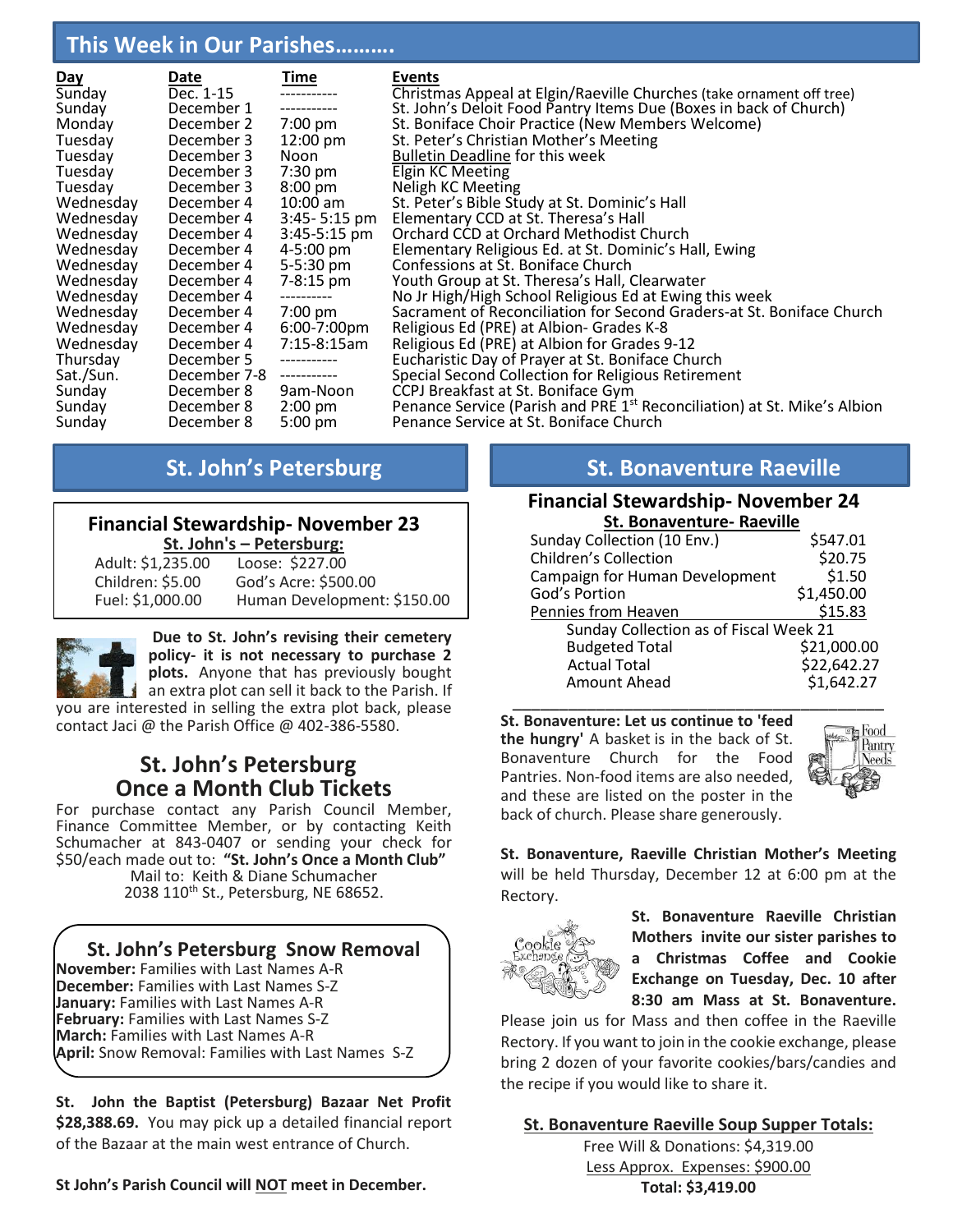# **Mass Intentions for the Week……..**

| Location<br>(SBE)Elgin<br>(SJD) Deloit<br>(SPE)Ewing<br>(SBR) Raeville<br>(SBE) Elgin<br>(STC) Clearw.<br>(SJP) Peters.<br>(SBE) Elgin<br>(SPE) Ewing<br>(SBE)Elgin | <u>Day</u><br>Monday<br>Monday<br>Tuesday<br>Tuesday<br>Wednesday<br>Wednesday<br>Wednesday<br>Thursday<br>Thursday<br>Friday | <u>Date</u><br>Dec. 2<br>Dec. 2<br>Dec. 3<br>Dec. 3<br>Dec. 4<br>Dec. 4<br>Dec. 4<br>Dec. 5<br>Dec. 5<br>Dec. 6 | Time<br>$7:30$ pm<br>$8:30$ am<br>$8:30$ am<br>$8:15$ am<br>$8:30$ am<br>$10:30$ am<br>$7:20$ am<br>$8:30$ am<br>$8:15$ am | Cele.                       | <b>Intentions</b><br>No Service<br>+Clarence & Alice Funk (Devotions at 7:00pm)<br>Dec. Members of Leo Spittler Family<br>+Leonard & Agnes Starman<br>+Wilfrid Pelster/Hillard & Hilda Maly Families by SB 1/5 Gr.<br>+John J. Thiele<br>+Fr. Bob Schmitz<br>+Jim, Mary Jo & Hank Schueths Euch. Day Begins<br>In Thanksgiving (GK)<br>+Harold & Lucille Benda/ Gerald & Julia Zegers<br><b>Euch. Day of Prayer Ends</b><br>All School Mass by PJ 8th Grade |
|---------------------------------------------------------------------------------------------------------------------------------------------------------------------|-------------------------------------------------------------------------------------------------------------------------------|-----------------------------------------------------------------------------------------------------------------|----------------------------------------------------------------------------------------------------------------------------|-----------------------------|-------------------------------------------------------------------------------------------------------------------------------------------------------------------------------------------------------------------------------------------------------------------------------------------------------------------------------------------------------------------------------------------------------------------------------------------------------------|
| (SJD) Deloit<br>(STC) Clearw.<br>(SPE) Ewing<br>(SJP) Peters.<br>(SBR) Raeville<br>(SBE) Elgin<br>(STC) Clearw.<br>(SJD) Deloit                                     | Friday<br>Saturday<br>Saturday<br>Saturday<br>Sunday<br>Sunday<br>Sunday<br>Sunday                                            | Dec. 6<br>Dec. 7<br>Dec. 7<br>Dec. 7<br>Dec. 8<br>Dec. 8<br>Dec. 8<br>Dec. 8                                    | $8:30$ am<br>$8:30$ am<br>$5:30 \text{ pm}$<br>$7:00$ pm<br>$8:00$ am<br>$10:00$ am<br>10:00 am<br>11:30 am KV             | KV<br>JN<br>JN<br>JN<br>KV. | +Steve Schindler<br>+George Hemenway<br>+Carol Jackson<br>+Ambrose Ausdemore<br>+Emily Reestman<br>+Al & Josephine Schrad/Doris Ping<br>Living Members of Our Parishes<br>+Sam Stearns                                                                                                                                                                                                                                                                      |

Abbreviations: SPE – St. Peter de Alcantara in Ewing SJP – St. John the Baptist in Petersburg SBE – St. Boniface in Elgin STC – St. Theresa of Avila in Clearwater SJD – St. John the Baptist Church of Deloit SBR – St. Bonaventure in Raeville

| <b>Liturgical Schedule for December 7-8, 2019</b>                                    |                                       |                                                                                 |                                                                          |                                |                              |                                                               |                                                                                        |  |
|--------------------------------------------------------------------------------------|---------------------------------------|---------------------------------------------------------------------------------|--------------------------------------------------------------------------|--------------------------------|------------------------------|---------------------------------------------------------------|----------------------------------------------------------------------------------------|--|
| Weekend                                                                              | <b>Servers</b>                        | <b>Ushers</b>                                                                   | Greeters - SBE<br><b>Rosary Ldrs-SBR</b><br><b>SS Counters-SJP</b>       | Gift<br><b>Bearers</b>         | <b>Lectors</b>               | Music                                                         | <b>E.M.H.C.</b><br>* to the sick (Elgin)                                               |  |
| Saturday<br>DECEMBER 7<br>5:30 pm<br>St. Peter's - EWING                             | Landon McAllister<br>Michael Koenig   | <b>Todd Bollwitt</b><br>Aaron Hoke                                              |                                                                          | Butch &<br>Carol<br>Rotherham  | Karen Funk                   | Follow<br>Schedule                                            | Carol Rotherham                                                                        |  |
| <b>Saturday</b><br><b>DECEMBER 7</b><br>$7:00$ pm<br>St. John's<br><b>PETERSBURG</b> | Kaci Wies<br><b>Karlie Wies</b>       | Duane Kuhlman<br>& 1 Volunteer                                                  | Money Counters-<br>Alan Temme<br>Clyde Stuhr                             | ----------                     | Jayne<br>Prince              | Jill Nore                                                     | Rod Stuhr<br>Jan Temme<br>Homebound-<br><b>Teresa Heying</b>                           |  |
| Sunday<br>DECEMBER 8<br>$8:00$ am<br>St. Bonaventure<br><b>RAEVILLE</b>              | Olivia Klein<br>Aiden Klein           | Jerry Schrage<br>Spencer Heying                                                 | Ken & Joyce<br>Reestman                                                  | Bill & Ginni<br>Fangman        | Joyce<br>Pelster             | Paul<br>Kuhlman                                               | Joyce Reestman                                                                         |  |
| Sunday<br>DECEMBER 8<br>$10:00$ am<br>St. Boniface - ELGIN                           | Darby Carstens<br><b>Skyler Meis</b>  | Dave Eischeid<br>Ron Eischeid<br><b>Travis Eischeid</b><br><b>Bill Eischeid</b> | Dave & Janice<br>Eischeid-W<br>Dave & Tracy<br>Hoefer-<br><b>N&amp;S</b> | Ron &<br>Linda<br>Eischeid     | <b>Briley</b><br>Eischeid    | Rachel<br>Becker<br><b>Ally Selting</b><br>Skylar<br>Reestman | NO Precious Blood-<br>Pastor, Deacon, *Faith<br>Kinney, Sr. Pat,<br>*Jessica Niewohner |  |
| Sunday<br>DECEMBER 8<br>$10:00$ am<br>St. Theresa's<br><b>CLEARWATER</b>             | <b>Trey Rittscher</b><br>Ethan Kester | Dean Thiele<br><b>Fred Thiele</b>                                               |                                                                          | Curt & Amy<br>Thiele           | Connie<br>Cronin             | Follow<br>Schedule                                            | John Moser                                                                             |  |
| <b>Sunday</b><br><b>DECEMBER 8</b><br>$11:30$ a.m.<br>St. John's - DELOIT            | Noah Schmidt<br>Alec Schindler        | <b>Steven Bartak</b><br>Allen Schueth                                           |                                                                          | Jake &<br>Carolyn<br>Schindler | Marilyn<br>Sehi <sup>®</sup> | Follow<br>Schedule                                            | Elaine Kimes                                                                           |  |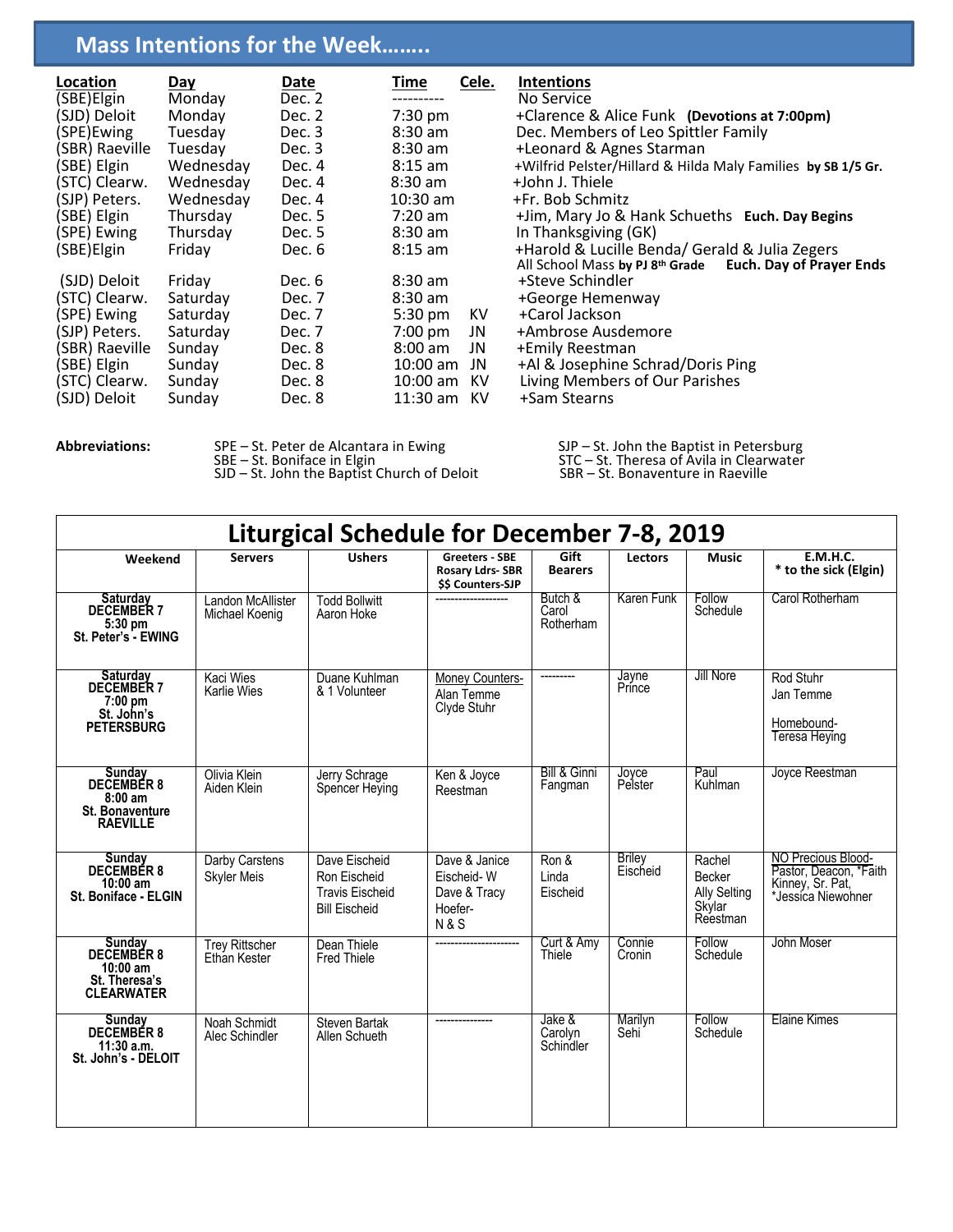**St. Theresa's St. Peter's St. John's Deloit**

#### **Financial Stewardship**

**St. Peter's- Ewing**  Nov. 24 (Sunday)- \$638.00 Building Fund- \$20.00 Campaign for Human Development- \$60.00

> **St. Theresa's- Clearwater**  Nov. 24 (Sunday)- Unreported

**St. John's- Deloit**  Nov. 24 (Sunday)- \$867.00 God's Acre- \$2,000.06 Military Service- \$20.00

**St. Peter's Christian Mother's Meeting** will be held Tuesday, December 3<sup>rd</sup> at 12:00 Noon at St. Dominic's Hall in Ewing. There will be a \$10.00 gift exchange.

**St. John the Baptist Parish of Deloit will be hosting an Advent Breakfast** on Sunday, December 15 at their parish hall. This will follow their 11:30 am Mass. More information to follow.

> The Vocation Cross for the month of December will go to **Gary & Mary Bartak Family** for St. John's Deloit.

The Vocation Cross for the month of November will go to **Kathy Arens, Leanne Tomjack and Vickie Bollwitt** for St. Peter's Ewing

#### **PRAY FOR ALL HAVING SPECIAL NEEDS**

**St. Peter's:** Steve Koenig, Elaine Thoendel, Butch Sojka**,**  Sister Joseph, Mary Edwards, Jessica Hobbs, Jeanette Tomjack, Sharon Ward, Leo Hawk, Duaine Bollwitt, Yvonne Duggan, Marie Vandersnick, Myra (Rotherham) Schwebel.

**St Theresa's:** Mary Ann Thiele, John Hynes, Leo Starman, Nate Thiele, Regina Krebs.

**St. John's:** Keith Palmer, Jackie Bartak, Darlene Schueth, Carl Ernesti, Georgine Funk.



**St. John's, Deloit, will be hosting a holiday non-perishable food collection for the Antelope County Food Pantry until December 1st**. Items collected will be distributed in

December. There will be boxes in the back of Church for your donations, and envelopes for cash donations which should be placed in the regular collection and marked "Antelope Co. Food Pantry". Your donations will be deeply appreciated! Thank You!



St. Theresa's Sodality is looking for new officers! If anyone is interested, they can

contact Koryn Koinzan at 402-929-0520 or any other officer.

#### **COMMUNICATING WITH OUR FLOCK-NOTE**

We are seeking to improve our ability to communicate and send out news and notifications. We are using a program called Flocknote to send ministry related email and text messages. If we had to make a last-minute 'emergency' adjustments for weather, we can send a text message. Flocknote also offers us the ability to send out the bulletin each week by email. We also have an optional email list for Lenten and Advent daily reflections.

#### **Signing up for Flocknote is straightforward.**

From your phone, you can send a text message to 84576 with one of the keywords (which are case sensitive… and without the 'quotation marks') 'ewing' for St. Peter de Alcantara 'clearwater' for St. Theresa of Avila 'deloit' for St. John's, Rural Clearwater 'elgin' for St. Boniface 'raeville' for St. Bonaventure '68652' for St. John the Baptist, Petersburg For email, you can just let us know at [parish@cppnebraska.org](mailto:parish@cppnebraska.org).



#### **Archbishop's Annual Appeal**

*\*\*\*\*If you have misplaced your form, there are more in the back of the churches, or at the parish offices. \*\*\*\*If you cannot remember if you donated, the office staff* 

*can look up if you did, so please contact them. This Appeal impacts each of our parishes, please be generous in helping us meet our goal. God Bless!*

| <b>St. Theresa's Clearwater</b> |                                                 |
|---------------------------------|-------------------------------------------------|
| Goal:<br>Pledged to date:       | 7,357.00<br>55,712.00<br><b>77.6% of goal</b>   |
| St. John's Deloit               |                                                 |
| Goal:<br>Pledged to date:       | \$6,045.00<br>\$3,678.00<br>$60.8\%$ of goal    |
| St. Peter's Ewing               |                                                 |
| Goal:<br>Pledged to date:       | \$5,570.00<br>\$2,554.00<br>45.9% of goal       |
| <b>St. Boniface Elgin</b>       |                                                 |
| Goal:<br>Pledged to date:       | \$23,283.00<br>\$17,183.00<br>73.8% of goal     |
| <b>St. Bonaventure Raeville</b> |                                                 |
| Goal:<br>Pledged to date:       | \$4,249.00<br>\$3,355.00<br>79% of goal         |
| St. John's Petersburg           |                                                 |
| Goal:                           |                                                 |
| Pledged to date:                | 55,740.00<br>\$2,850.00<br><b>49.7% of goal</b> |
|                                 |                                                 |

One Church: encountering **Jesus,** Equipping **disciples**, living **mercy**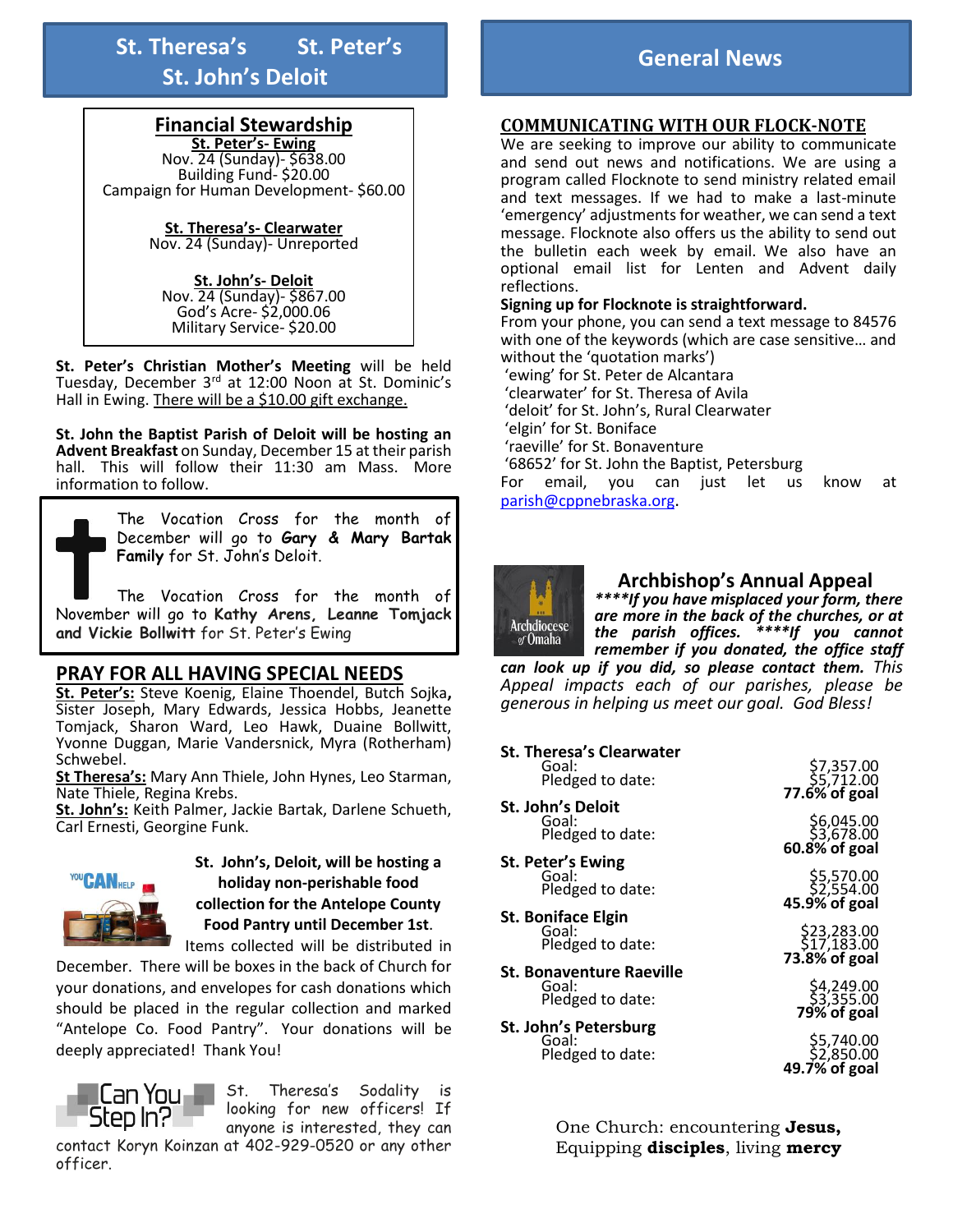# **General News**

### **AREA PENANCE SERVICE SCHEDULE:**

**Sunday, December 8:** St. Michael's Albion, 2:00 pm **Sunday, December 8:** St. Boniface Elgin, 5:00 pm **Sunday, December 15:** St. Peter's Ewing, 4:00 pm **Sunday, December 15:** St. John's Deloit, 5:30 pm **Sunday, December 15:** St. Theresa's Clearwater, 7 pm



**There are 2019 Catholic Calendars available in the back of your church for you to take.** These are a very nice addition to every Catholic household. We once again THANK our sponsors

of this calendar: *Lordemann Insurance, The Knights of Columbus Council No. 2411, Elgin and Council 7550, Neligh and Dean's Market. Make sure you thank them!* We appreciate Deacon Dennis for your work in making these calendars happen.

**ALL Lectors are asked to pick up their NEW Lector Workbooks from your church.**



Anyone from our 6 parishes can drop their weekly envelope in any of the church collection baskets in any of our churches. They will be forwarded.

**Retired Fund for Religious Collection is December 7-8.** It will be a second collection after communion at all the parishes.

#### **Always Remembered**

**The Omaha Province Council of Catholic Women is inviting you to submit names of your deceased loved ones to the officer of your diocese/archdiocese during November 2019 to be remembered at 12 monthly Masses in 2020.** The Masses will be offered by the current and past A/DCCW spiritual advisers. Your free will offering will be directed toward registration grants to the 100th NCCW convention. **Please forward names by December 4 to:**

**OACCW:** Theresa Pavlik, PO Box 329, Verdigre, NE 68783 (402-358-0608)

**GIDCCW:** Deb Eschliman, 82793 494th Ave, Ericson, Ne 68637 (308-750-6869) Kay Wessel 3600 W. Wittstruck Rd, Martell, NE 68404 (402-817-8842).

# **Christmas Mass Schedule**

Christmas Vigil, December 24: 4:00 pm (SBR) Christmas Vigil, December 24, 4:00 pm (SPE) Christmas Vigil, December 24, 6:00 pm (STC) Midnight Mass, December 25, 12:00 am(SJD) Christmas Day, December 25, 8:00 am (SJP) Christmas Day, December 25, 10:00 am (STC) Christmas Day, December 25: 10:00 am (SBE)



# **Donations of Grain**

**Grain is appreciated by your Church!** Producers are reminded that the following needs to take place in order for you to legally remove the grain sale

from your taxable income:

1) The commodity is delivered to facility.

2) The donor signs a form (at the facility or from the parish office) that states the grain now belongs to the charity.

3) The facility mails the check/scale ticket to the charity. **NOTE:** Donations of grain *in the charity's name* cannot be claimed as an itemized charitable contribution so therefore will be posted as such on your end of the year contribution statement from the parish.

**NEW CHRISTMAS TRADITION -** Beginning December 1, read one chapter of the Gospel of Luke each day. There are 24 chapters. By Christmas morning you will be reminded again of WHO and WHY we celebrate!



**St. Bonaventure Christian Mothers wish to invite all ladies from the grouping of parishes to Coffee and Cookie Exchange Tues., Dec. 10 at 9:00 am**  *(after 8:30 am Mass at St. Bonaventure)*

Please join them for Mass and then coffee in the Raeville Rectory.

*If you want to join in the cookie exchange, please bring 2 dozen of your favorite cookies/bars/candies and the recipe if you would like to share it.*

#### **SAVE THE DATE**

**\_\_\_\_\_\_\_\_\_\_\_\_\_\_\_\_\_\_\_\_\_\_\_\_\_\_\_\_\_\_\_\_\_\_\_\_\_\_\_\_\_\_\_\_**

Walk for Life in Lincoln January 18, 2020.

**\_\_\_\_\_\_\_\_\_\_\_\_\_\_\_\_\_\_\_\_\_\_\_\_\_\_\_\_\_\_\_\_\_\_\_\_\_\_\_\_\_\_\_\_**

**Advent Candles are available at the Religious Articles Store at the Elgin Parish Office**. Available: Wreath Rings, Taper or Votive style candles.

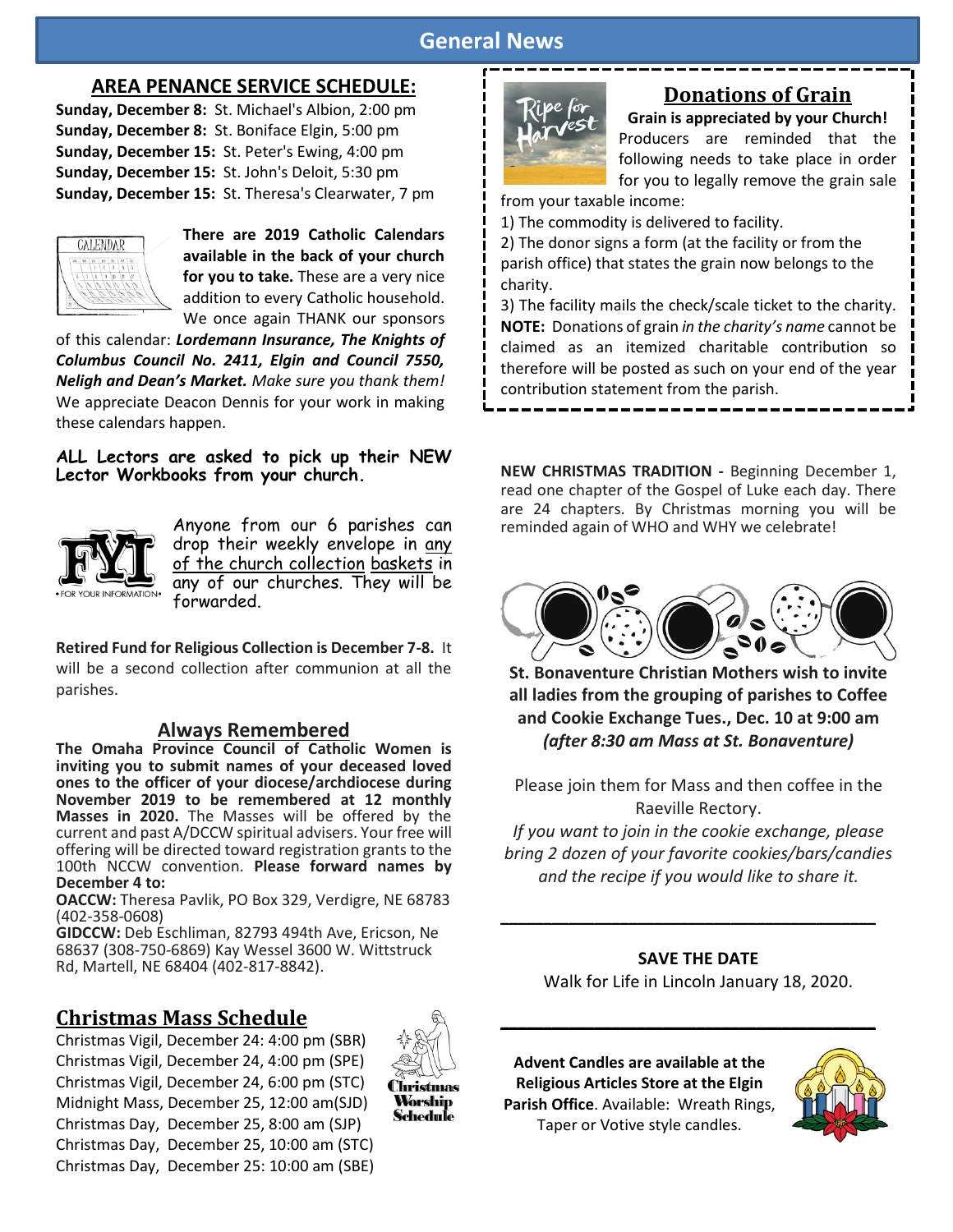# **St. Boniface Elgin**

| <b>Financial Stewardship- November 24</b> |              |  |  |  |  |
|-------------------------------------------|--------------|--|--|--|--|
| St. Boniface- Elgin                       |              |  |  |  |  |
| Sunday Collection (35 Env.)               | \$8,227.48   |  |  |  |  |
| Children's Collection:                    | \$7.00       |  |  |  |  |
| Holy Day                                  | \$200.00     |  |  |  |  |
| All Souls                                 | \$5.00       |  |  |  |  |
| Campaign for Human Development            | \$83.00      |  |  |  |  |
| God's Portion                             | \$7,783.78   |  |  |  |  |
| Pennies from Heaven                       | \$22.16      |  |  |  |  |
| Sunday Collection as of Fiscal Week 20    |              |  |  |  |  |
| <b>Budgeted Total</b>                     | \$92,647.17  |  |  |  |  |
| <b>Actual Total</b>                       | \$88,993.77  |  |  |  |  |
| Amount Behind                             | (53, 653.40) |  |  |  |  |

**St. Boniface, St. Bonaventure: Please Remember In Your Prayers:** Jolene Lichty, Diane Flenniken, Larry Braband, Roger & Jan Sorenson, Terry Dinslage, Cheri (Schindler) Cavanagh, Laurie Horn, Dave Shrader, Bob Redler, Garrett Scholz, Alfreda Pelster, Neil Childers, Eve Kallhoff, Sally Beckman, Marie Cheatum, Leonard Beckman, Charlotte Hoefer, Joe Buelt, Helen Borer, Karlene Moser, Shelby Iburg, Loretta Zegers, Cliff Burger, Margaret Dozler, Ruth Kerkman, Brittany Waldrop, Brenda Papstein, Jacquelyn Brugman, Larry Shavlik, Lynn Schueller, Betty Jean Vaisvilas, Mary Ann Starman, Julie Preusser Bombeck, Denise Jamieson, Chris Stargel, Desirae Wilkinson. **[Please let us know if name can be removed.**



Please pray for the soul of St. Boniface parishioner **Mary Jane Henn**. Mary Jane is the wife of Dean Henn; mother of Verona Henn, Denis (Janette) Henn; sister-in-law of Joe Reestman, Dan (Raedean) Henn,

Terry (Janice) Henn and Marlene Henn, all of our parishes. May her soul and all the souls of the faithful departed, rest in peace. Amen.

We also pray for the soul of *Steve Schindler* of Algona IA, who passed away last week. Steve is the brother of Marilyn (Dave) Sehi, Glen (Louise) Schindler, Janie Score, Dale (Renee) Schindler, and Leroy (Kathy) Schindler; and nephew of Rosie Schueths, Snooks Koinzan, Mel Heithoff and Jenelda Dittrich, from our parishes. May he and all the souls of the faithful departed, rest in peace. Amen.

#### **St. Boniface Men's Circle Schedule for SNOW AND ICE REMOVAL for Parish Grounds**

Mondays CIRCLE 1 (Arehart-Buelt) Tuesdays CIRCLE 2 (Busteed-Getzfred) Wednesdays CIRCLE 3 (Gossman-Kinney)<br>Thursdays CIRCLE 4 (Kluthe-Payne) Thursdays CIRCLE 4 (Kluthe-Payne) Fridays CIRCLE 5 (Pelster-Schrage)<br>Saturdays CIRCLE 6 (Schueths-Zwingr Saturdays CIRCLE 6 (Schueths-Zwingman)<br> **Sundays ALL CIRCLES Sundays ALL CIRCLES**

**Help us keep our walkways safe!** *We need to keep walkways and parking lots clear, for safety reasons especially for our elderly who rely on us!*

**THANK YOU** to everyone who assisted in any way in preparing for our Thanksgiving Bazaar. As of publishing time (Monday) of this bulletin, we were relying on many to make it work with the forecast. God Bless you all!



Thank you to all those who assisted with **May.** putting out the new missals in our church this week, and placing the Vocation Prayers in them, or in the pews. All parishes in our grouping will now be praying the same Vocation Prayer at each weekend Mass, following the Petitions. Thank you to our growing Vocation Committee for spearheading this and the many other ways you keep us aware of the need for vocations and an openness to them when the call arrives.



**St. Boniface Choir Practice**<br>THECHOIR Choir Practice dates and time Choir Practice dates and times for choir practices leading up to Christmas are:  **\*\*Monday, December 2 - 7:00 pm EXECT** bractices leading up to Christmas are:<br> **EXECT** +\*Monday, December 2 - 7:00 pm<br>
\*\*Thursday, December 12 - 7:00 pm  **\*\*Monday, December 16 - 7:00 pm** (Possible practice on the 23rd if necessary.) **New Members are welcome to join! This is to sing at 10 am Mass on December 25.**

#### **The St. Boniface will be holding a Gun Raffle** this year! Tickets will be available through some of the men of the parish. Tickets are \$5.00



each for a chance to win a Remington Model 700 SPS Tactical Coyote Tan Bolt Action Rifle. All Federal and State Laws apply. 1000 tickets will be sold. Questions? Contact Chris Baum, 402-649-9875 or Brian Selting, 402-843-8458. Drawing will be held Friday, December 27, 2019. Need not be present to win. Winner will be notified.



**Reminder that the need for food never ceases.** If you wish to support the Antelope County Food Pantry, bring your items to the St. Boniface Church basement, east entrance. Helping others with their basic needs is a great way to be Christ to others. **The need is real.**



#### **Thank you to all who purchased 2020 Lottery Calendars!**

#### **St. Boniface School Calendar Lottery Winners**

| $11 - 25 - 19$ | Jhett & Jaxton Pudwill                    | \$60.00 |
|----------------|-------------------------------------------|---------|
| 11-26-19       | Alan & Patty Faust                        | \$60.00 |
| 11-27-19       | Ava Furtsenau                             | \$60.00 |
| 11-28-19       | Fr. Mark Tomasiewicz Thanksgiving \$80.00 |         |
| 11-29-19       | Tim Good                                  | \$60.00 |
| 11-30-19       | Julie Landgren                            | \$60.00 |
| 12-01-19       | Kasi Stoltz First Sunday of Advent        | \$80.00 |
|                |                                           |         |

**Winter Mass Schedule Change (Dec. 1, 2019-March 29, 2020) Saturday: 5:30 pm at St. Michael's in Albion Sunday: 8:30 am at St. Michael's in Albion**